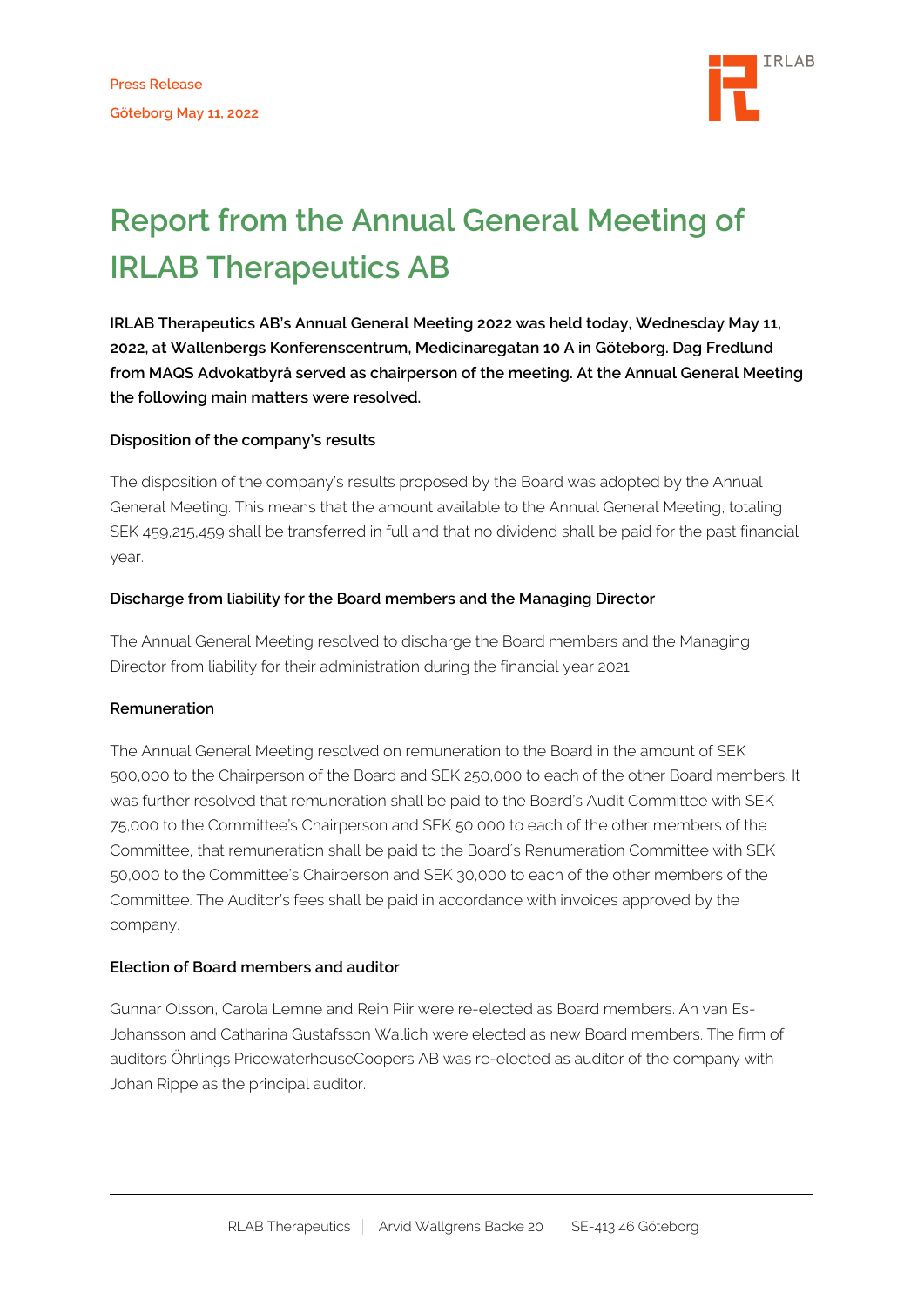

#### **Nomination Committee**

The Annual General Meeting resolved, in accordance with the Nomination Committee's proposal, to continue to have a Nomination Committee with the task of presenting the Annual General Meeting with proposed resolutions regarding number of Board members, Board remuneration, the Chairperson of the Board and each of the other members of the Board, Chairperson of the Annual General Meeting and auditor and remuneration to the auditor. The instructions to the Nomination Committee adopted by the Annual General Meeting in all material respects corresponds to the instructions adopted at the 2021 Annual General Meeting. The complete proposal, which was approved by the Annual General Meeting, is available on the website of the company ([www.irlab.se](http://www.irlab.se/) ).

## **Renumeration report**

The Annual General Meeting approved, in accordance with the Board's proposal, the report presented by the Board on compensation paid and outstanding to senior management.

## **Guidelines for remuneration for senior executives of the company**

The Annual General Meeting resolved on guidelines for senior executives in accordance with the Board's proposal. The guidelines mainly stipulate that senior executives shall be offered markedbased compensation. The complete proposal, approved by the Annual General Meeting, is available on the website of the company ([www.irlab.se\)](http://www.irlab.se/).

# **Adoption of new Articles of Association**

The Annual General Meeting resolved in accordance with the Board's proposal to adopt new Articles of Association in order to give the Board the right to collect powers of attorney, and to allow advance voting (*Sw. poströstning*) for future general meetings. The complete proposal, approved by the Annual General Meeting, is available on the website of the company ([www.irlab.se](http://www.irlab.se/) ).

#### **Authorization of the Board to issue shares and/or convertibles**

The Annual General Meeting resolved in accordance with the Board's proposal to authorize the Board to, on one or several occasions up until the next Annual General Meeting, resolve on issue of shares of series A and/or convertibles entitling to conversion to shares of series A with payment in cash and/or with terms regarding set-off or issue in kind or otherwise with terms and thereby deviate from the preferential rights of the shareholders. The complete proposal which was approved by the Annual General Meeting, is available on the website of the company ([www.irlab.se](http://www.irlab.se) ).